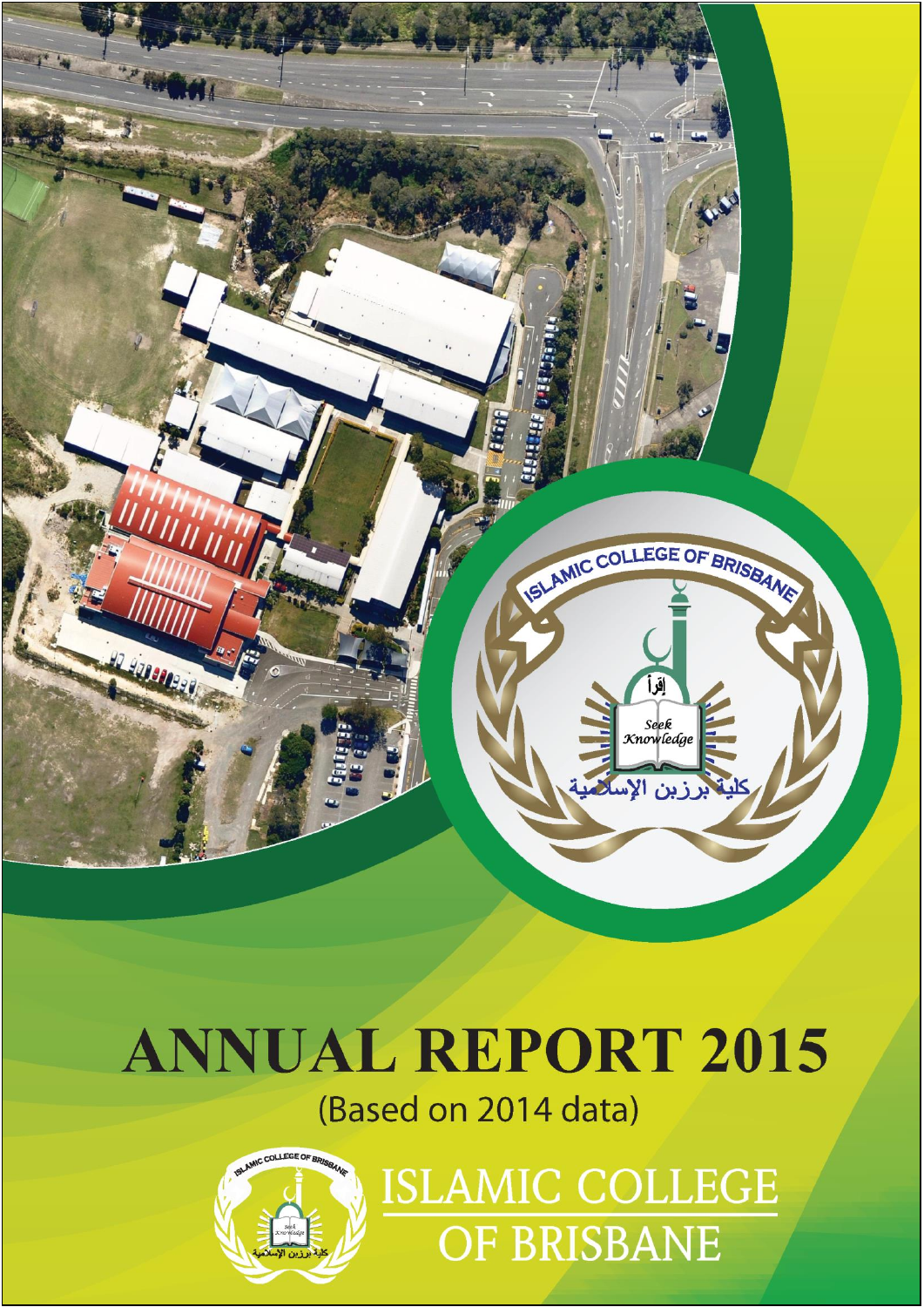# **Islamic College of Brisbane Annual Report 2015**

# **(Based on 2014 data)**

**This report should be read in conjunction with the 2014 Annual Magazine "AN-NASEHA" which is also available on the college websit[e www.icb.qld.edu.au](http://www.icb.qld.edu.au/)**

The Islamic College of Brisbane was established in January 1995. The college is situated on the outskirts of Brisbane City next to a large nature reserve, the Karawatha Forest. The college is:

- A project of AFIC (Australian Federation of Islamic Councils Inc.);
- Registered with the Queensland Department of Education;
- A member of the Association of Independent Schools of Queensland (AISQ);
- Funded by the Queensland and Australian Governments;
- Registered to offer courses from Preparatory to Year 12;
- Has accreditation to enroll both local and overseas students; and
- Encourages students to contribute actively towards the betterment of the Islamic community and humanity.

The Mission of ICB is to provide quality education in an Islamic environment, thus enabling our students to succeed in a constantly changing world. The motto of ICB is "Seek Knowledge" – hard work is the key to success.

# **School Sector:**

Independent

#### **School's Address:**

45 Acacia Road, KARAWATHA QLD 4117

#### **Total Enrolments:**

1003

#### **Year Levels Offered:**

Preparatory to Year12

#### **Co-educational or Single Sex:**

Co-educational

#### **Characteristics of the Student Body:**

The students come from a wide range of backgrounds. Almost all of the children are from lower socioeconomic and non-English speaking backgrounds but most have been born in Australia. There are 548 girls and 455 boys in the college.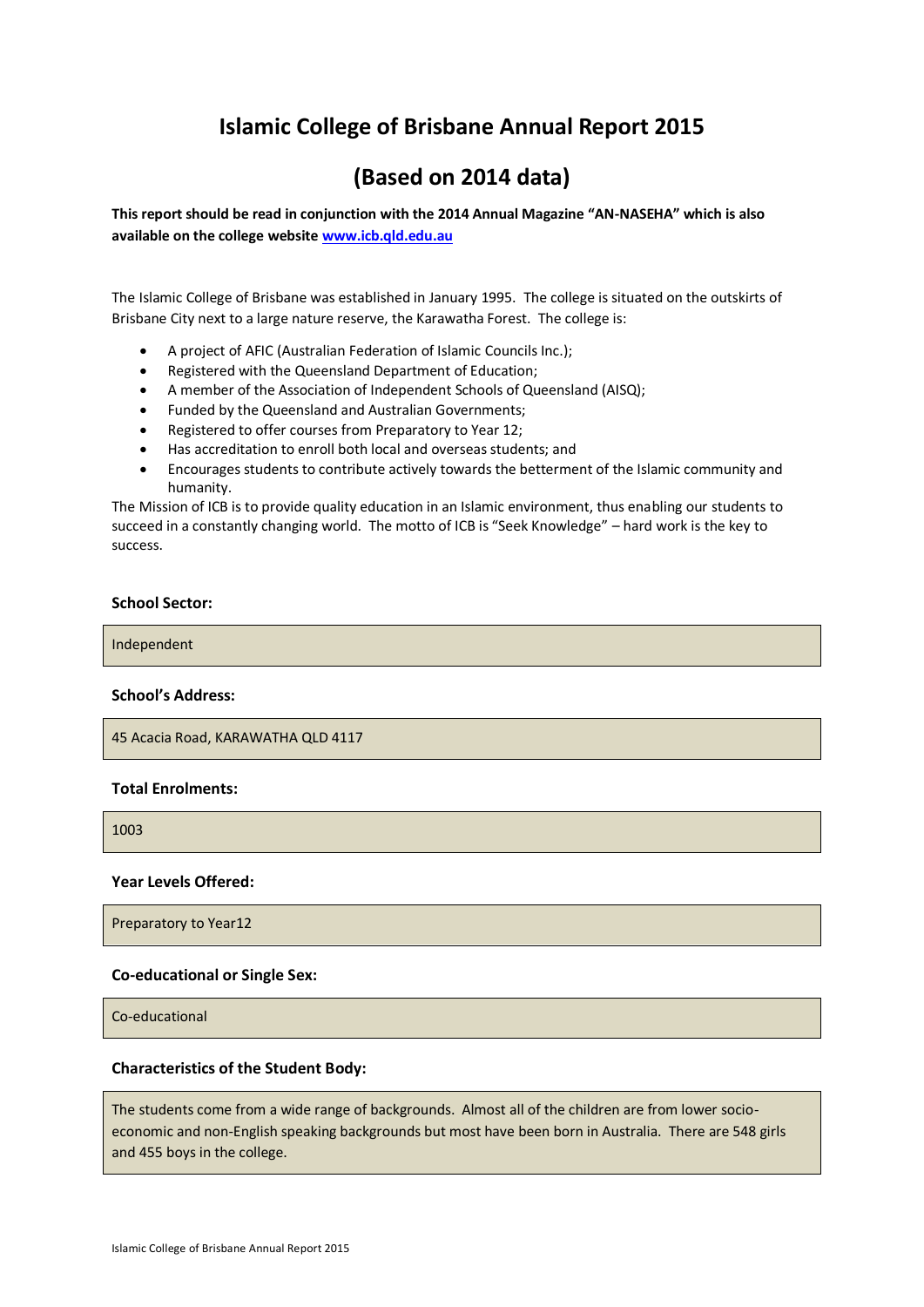#### **Distinctive Curriculum Offerings:**

- Early Intervention Program in Primary School offers remediation to students who are recommended for retention, or are at risk of repeating the grade.
- Islamic Study and Arabic Study

#### **Extra-curricular Activities:**

In addition to participating in sports in the college, the children play with other schools. They also take part in a diverse range of extra-curricular activities with other organizations. For example, Soccer by Zoom Football, AFL by Auskick, Aussie Hoops Basketball etc.

#### **Social Climate:**

While the vast majority of students in the college are Muslims and the majority of staff is Muslim a policy of the ICB Board is to ensure that only the best available staff are employed.

A counseling department has been established at Islamic College of Brisbane in 2013. This service offers classroom guidance, group activities and individual counseling sessions with students who need the support.

#### **Parental Involvement:**

The college has a College Parent Advisory Committee (CPAC) consisting of approximately 30 parents who regularly exchange information; discuss solutions to problems and issues raised by school community members.

We believe children's learning and their overall education is enhanced by the partnership with the school community - children, parents and teachers working together and sharing in all aspects of school life.

Parents/carers play an important role in our school and are a vital part of our school community. We welcome Parents/carers and acknowledge their support and contributions helping at sports days, school fete, under 8's day activities, supporting the teacher in the classroom by listening to reading, helping in the Library, supporting special occasions by going on excursions and camps.

#### **Parent, Teacher and Student Satisfaction with the School**

The college has an active Students' Representative council which provides peer support and organizes various functions. Discussions throughout the year and reports included in the 2014 school magazine indicated that student satisfaction is very positive.

Informal feedback from teachers and discussions indicate that during 2014 staff were generally very satisfied in all areas of the college particularly in terms of relationships and staff morale.

Participation in the College Parents' Advisory Committee activities is high and discussions during the year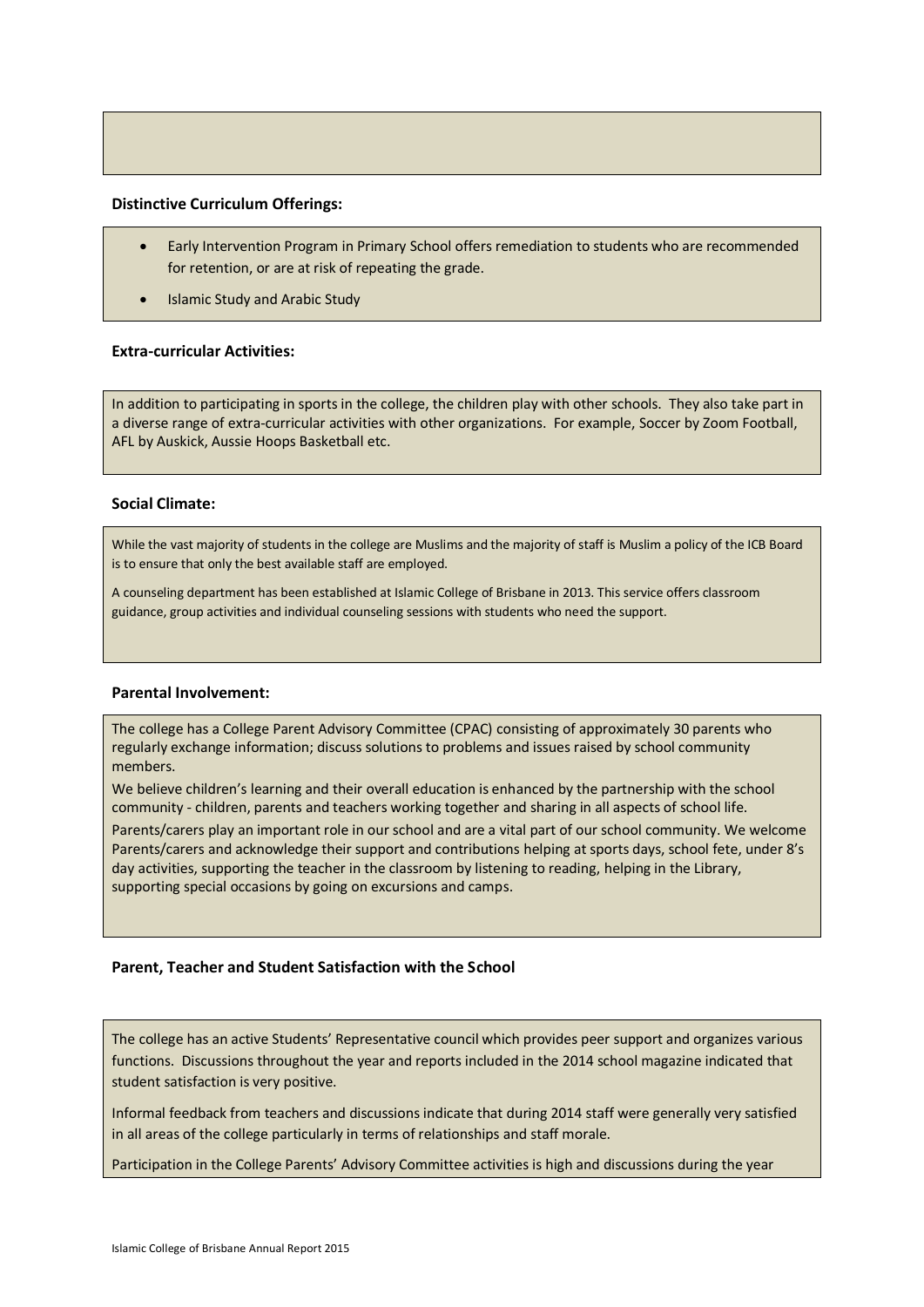indicated that parent satisfaction was very positive.

#### **Contact Person for Further Information:**

Dr Ray Barrett, Principal

#### **School Income Broken Down by Funding Source**

Information on School Income broken down by Funding Source can be obtained from the **My School** website <http://www.myschool.edu.au/>

# **Staffing Information**

#### **Staff Composition, Including Indigenous Staff:**

Teaching Position – Full-Time (77), Part-Time (6)

Non-Teaching Position – Full-Time, Part-Time

- Teacher Aides: Full-time (8), Part-time (1)
- Administrative Staff: Full-time (3)
- Cleaning/ Maintenance Staff: Full-time (3)
- Support Staff: Full-time (4)

**Qualifications of all Teachers:** Most independent schools include listings of staff, including their qualifications, in reports such as their Annual Report or School Year Book. Schools often include a list of staff on their website.

| Qualification          | Number (%)  |
|------------------------|-------------|
| Doctorate or higher    | 3(3.41%)    |
| <b>Masters</b>         | 7(7.95%)    |
| <b>Bachelor Degree</b> | 69 (79.31%) |
| Diploma                | 3(3.45%)    |
| Certificate            | 1(1.15%)    |

#### **Expenditure on and Teacher Participation in Professional Development:**

#### **a) Teacher Participation in Professional Development**

| Description of PD activity                                                                                                                       | Number of teachers participating in activity |
|--------------------------------------------------------------------------------------------------------------------------------------------------|----------------------------------------------|
| <b>Secondary School</b><br>Working with the CCEs and developing assessment<br>pieces using the CCEs                                              | 22                                           |
| <b>Secondary School</b><br>Update on the Australian Curriculum and developing<br>understanding about the implementation of the new<br>curriculum | 22                                           |
| Secondary School<br>Developing Inquiry in classrooms â€" school based                                                                            | 22                                           |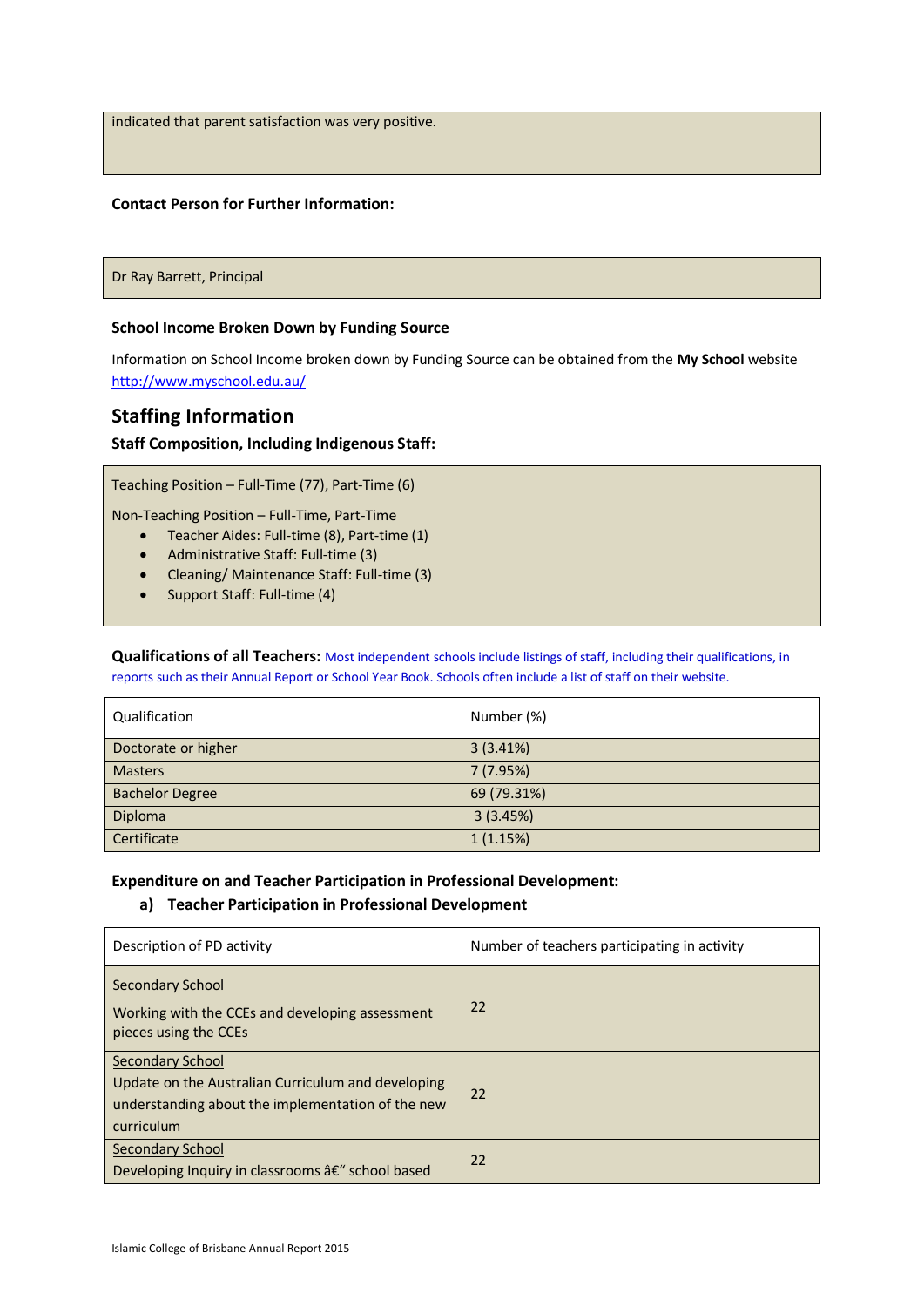| professional learning about the Inquiry method as    |                |
|------------------------------------------------------|----------------|
| part of teaching and learning                        |                |
| <b>Secondary School</b>                              |                |
| Using your laptop â€" school based professional      |                |
| learning training teachers in using their laptops in | 22             |
| class (email systems)                                |                |
| <b>Secondary School</b>                              |                |
| Calculating Overall positions - school based         |                |
| professional learning demonstrating to teachers how  | 20             |
| OPs are calculated and how to analyse ICB's 2013     |                |
| data                                                 |                |
| <b>Primary School</b>                                |                |
| In-school PD on Islamic Essentials                   | 54             |
| <b>Primary School</b>                                |                |
| In-school PD on Behaviour Management Plan            | 46             |
| <b>Primary School</b>                                |                |
| In-school PD on CARS PLUS Series                     | 32             |
| <b>Primary School</b>                                |                |
| Fountas and Pinnell Benchmark Assessment Systems     | 18             |
| <b>Primary School</b>                                |                |
| In-school PD on Teaching Computation through         | 32             |
|                                                      |                |
| strategies                                           |                |
| <b>Primary School</b>                                | 54             |
| In-school PD on Cybersafety                          |                |
| <b>Primary School</b>                                | 16             |
| In-school PD on Learner Response Gadgets             |                |
| <b>Primary School</b>                                | 32             |
| In-school PD on Writing Workshop                     |                |
| <b>Primary School</b>                                | 20             |
| In-school PD on Scootle                              |                |
| <b>Bounce Back!</b>                                  | $\overline{2}$ |
|                                                      |                |
| World Autism & Aspergers Expert Dr Tony Attwood      | $\mathbf{1}$   |
| <b>Hearing Impairment</b>                            | $\overline{2}$ |
|                                                      |                |
| <b>BEHAVIOUR MANAGEMENT - a unique blending of</b>   |                |
| practical classroom and                              | $\overline{2}$ |
| nutritional medicine approaches                      |                |
| Resourcing for the Australian Curriculum: Building   |                |
| <b>Digital Collections</b>                           | $\mathbf{1}$   |
| Pearson National Learning and Teaching Conference    | $\overline{4}$ |
|                                                      |                |
| Development of movement and sensory                  | $\overline{2}$ |
| development of Primary students'.                    |                |
|                                                      |                |
| <b>Writing P-3</b>                                   | $\overline{2}$ |
|                                                      |                |
| Providing Effective feedback to your teachers        | $\overline{2}$ |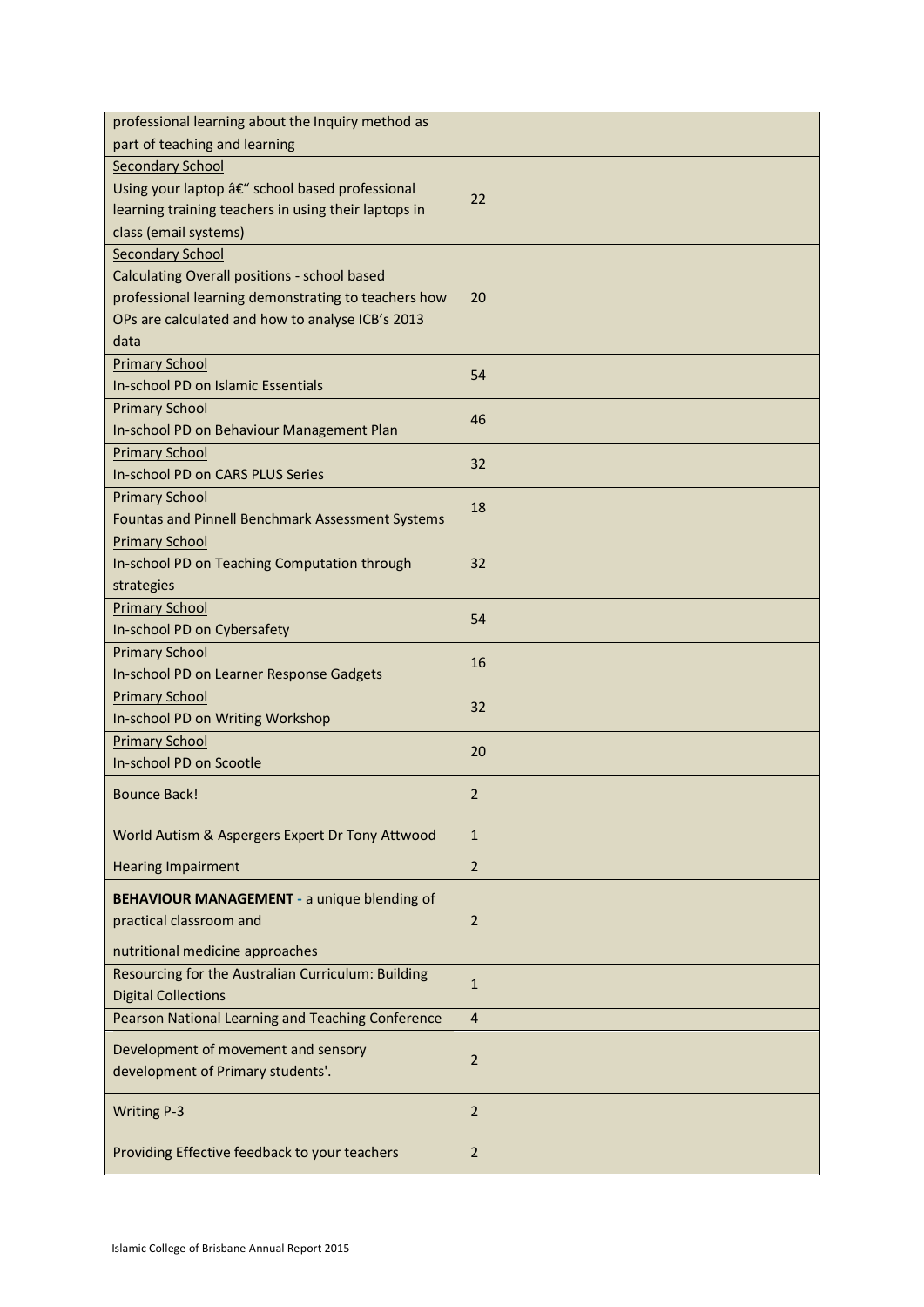| Mindset - Developing a Growth Mindset Classroom                                                                                                                                                           | $\mathbf{1}$   |
|-----------------------------------------------------------------------------------------------------------------------------------------------------------------------------------------------------------|----------------|
| Fundamentals of effective contemporary Behaviour<br>Management                                                                                                                                            | $\mathbf{1}$   |
| Reading 1-3                                                                                                                                                                                               | $\mathbf{1}$   |
| Prep reading and Writing Workshop                                                                                                                                                                         | $\mathbf{1}$   |
| The Art of Meaning Making in the Modern World                                                                                                                                                             | 1              |
| Creating on the iPad                                                                                                                                                                                      | $\mathbf{1}$   |
| Literacy Logistics for Prep to 12                                                                                                                                                                         | $\mathbf{1}$   |
| Pearson National Learning and Teaching Conference                                                                                                                                                         | $\mathbf{1}$   |
| Making movies on the iPad (after school PD)                                                                                                                                                               | $\mathbf{1}$   |
| Finland's approach to education reform contradicts<br>just about everything the world is doing right now to<br>improve student performance.                                                               | $\mathbf{1}$   |
| Fountas & Pinnel's Leveled Literacy Intervention<br>System                                                                                                                                                | 1              |
| Explicit modeling of writing across learning areas                                                                                                                                                        |                |
| Higher order thinking and Literacy                                                                                                                                                                        | 2              |
| Writing a clear task description for an assessment                                                                                                                                                        |                |
| Teaching English Grammar and Vocabulary for<br>Writing and reading                                                                                                                                        | 1              |
| This is an ONLINE course on finding and adapting<br>resources from the internet to suit your students and<br>subject are or use your existing collection of video<br>materials, PowerPoints and websites. | $\mathbf{1}$   |
| 3P Learning - Dan Meyer Workshop                                                                                                                                                                          | $\mathbf{1}$   |
| Kids Matter-Helping children with mental health<br>difficulties                                                                                                                                           | $\overline{2}$ |
| Fountas & Pinnel's Leveled Literacy Intervention<br>System                                                                                                                                                | $\mathbf{1}$   |
| Leading Reading Assessment & Instruction for<br><b>Reading Independence</b>                                                                                                                               | $\overline{2}$ |
| Fundamentals of effective contemporary behavior<br>Management                                                                                                                                             | $\overline{2}$ |
| An Introduction to the Numicon Approach: Transform<br>the way students understand mathematics.                                                                                                            | $\overline{2}$ |
| Total number of teachers participating in at least one                                                                                                                                                    | 84             |
|                                                                                                                                                                                                           |                |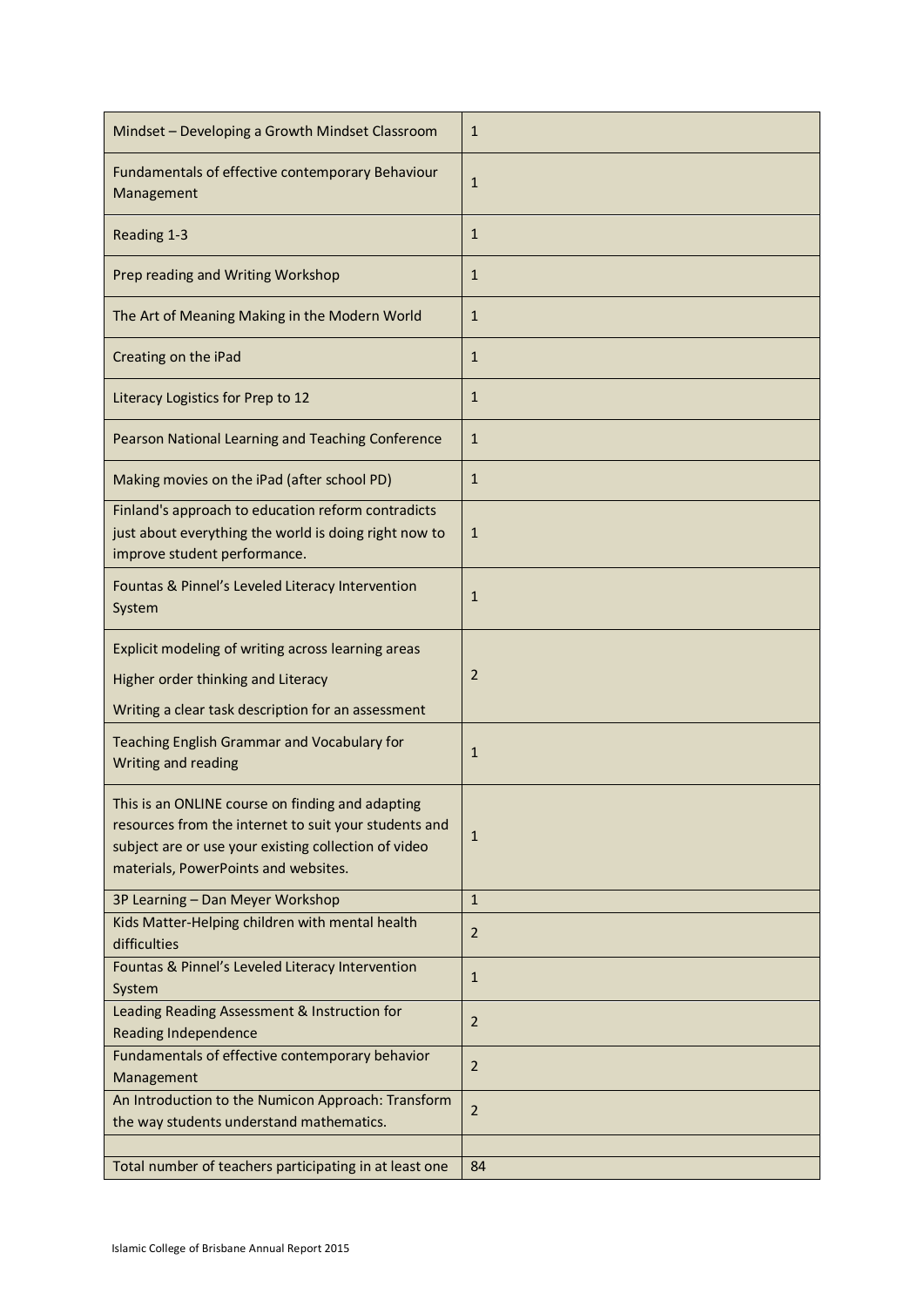activity in the program year

# **b) Expenditure on Professional Development**

| <b>Total Number of Teachers</b>                                                                                                                                                              | Total expenditure on teacher PD<br>(as recorded in Financial<br>Questionnaire) | Average expenditure on PD per<br>teacher |
|----------------------------------------------------------------------------------------------------------------------------------------------------------------------------------------------|--------------------------------------------------------------------------------|------------------------------------------|
| 84                                                                                                                                                                                           | \$17592.80                                                                     | \$209.44                                 |
| The total funds expended on teacher professional development in 2014                                                                                                                         |                                                                                | \$17592.80                               |
| The proportion of the teaching staff involved in professional<br>development activities during 2014                                                                                          |                                                                                | 100%                                     |
| The major professional development initiatives were as follows: [details regarding in-kind professional<br>development activities undertaken e.g. mentoring or peer learning can be included |                                                                                |                                          |

# **Average staff attendance for the school, based on unplanned absences of sick and emergency leave periods of up to 5 days:**

| Number of Staff                                                                                                           | Number of School Days | <b>Total Days Staff Absences</b> | Average Staff Attendance<br>Rate |
|---------------------------------------------------------------------------------------------------------------------------|-----------------------|----------------------------------|----------------------------------|
| 81                                                                                                                        | 200                   | 494                              | 96.96%                           |
| For permanent and temporary classroom teachers and school leaders the average staff attendance rate was<br>96.96% in 2014 |                       |                                  |                                  |

# **Proportion of teaching staff retained from the previous year:**

| Number of permanent teaching<br>staff at end of previous year                       | Number of these staff retained in<br>the following year (the program<br>year) | % retention rate |  |
|-------------------------------------------------------------------------------------|-------------------------------------------------------------------------------|------------------|--|
| 74                                                                                  | 66                                                                            | 89.19%           |  |
| From the end of 2013 84.78 % of staff were retained for the entire 2014 school year |                                                                               |                  |  |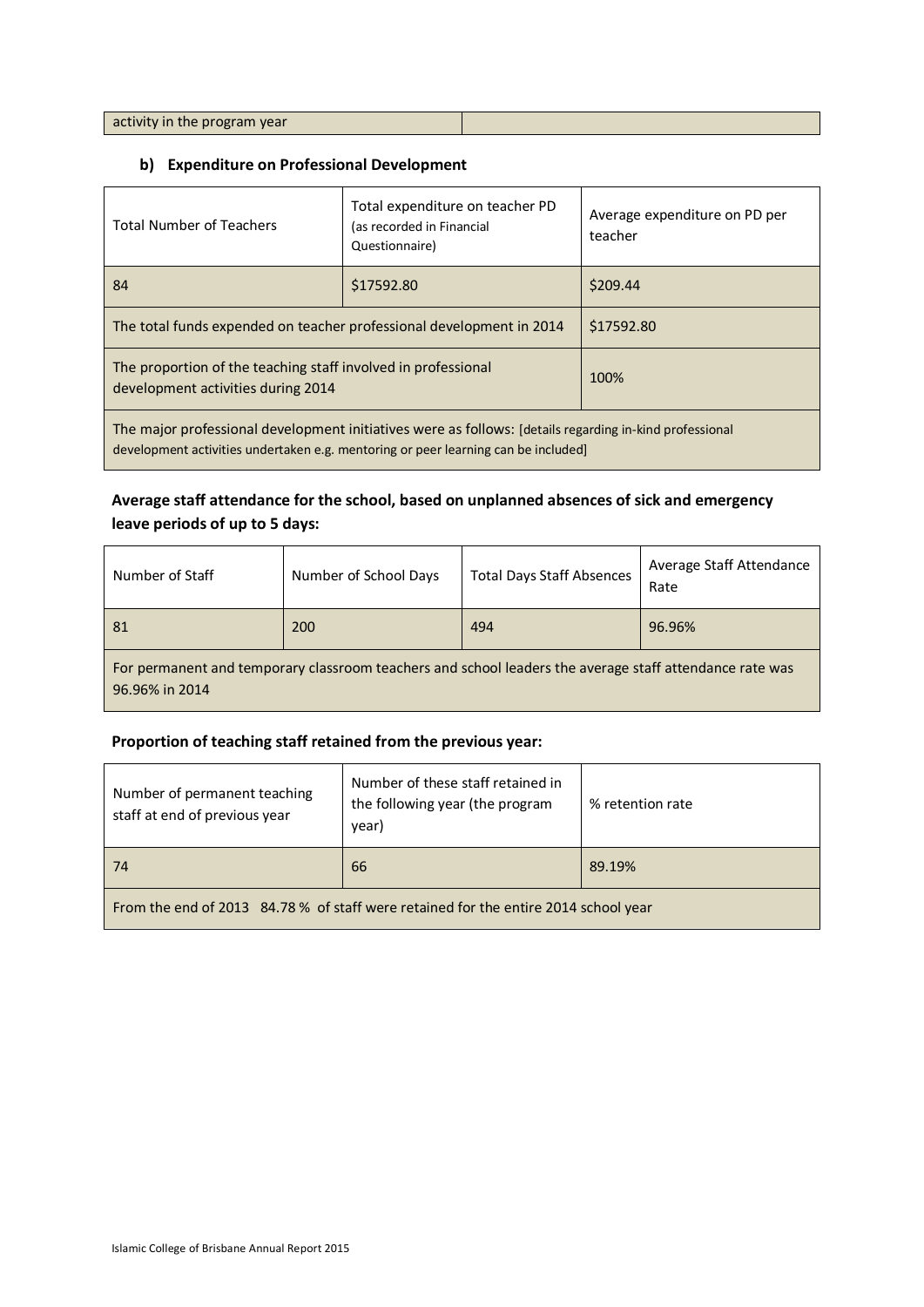# **Key Student Outcomes**

# **Average student attendance rate (%) for the whole school:**

The average attendance rate for the whole school as a percentage in 2014 was **93.28%**

# **Average student attendance rate for each year level:**

| Year levels | Average attendance rate for each year level as a<br>percentage in 2014 |
|-------------|------------------------------------------------------------------------|
| Prep        | 93%                                                                    |
| Year 1      | 93%                                                                    |
| Year 2      | 93%                                                                    |
| Year 3      | 96%                                                                    |
| Year 4      | 94%                                                                    |
| Year 5      | 94%                                                                    |
| Year 6      | 94%                                                                    |
| Year 7      | 94%                                                                    |
| Year 8      | 91%                                                                    |
| Year 9      | 92%                                                                    |
| Year 10     | 89%                                                                    |
| Year 11     | 91%                                                                    |
| Year 12     | 89%                                                                    |

A description of how non-attendance is managed by the school: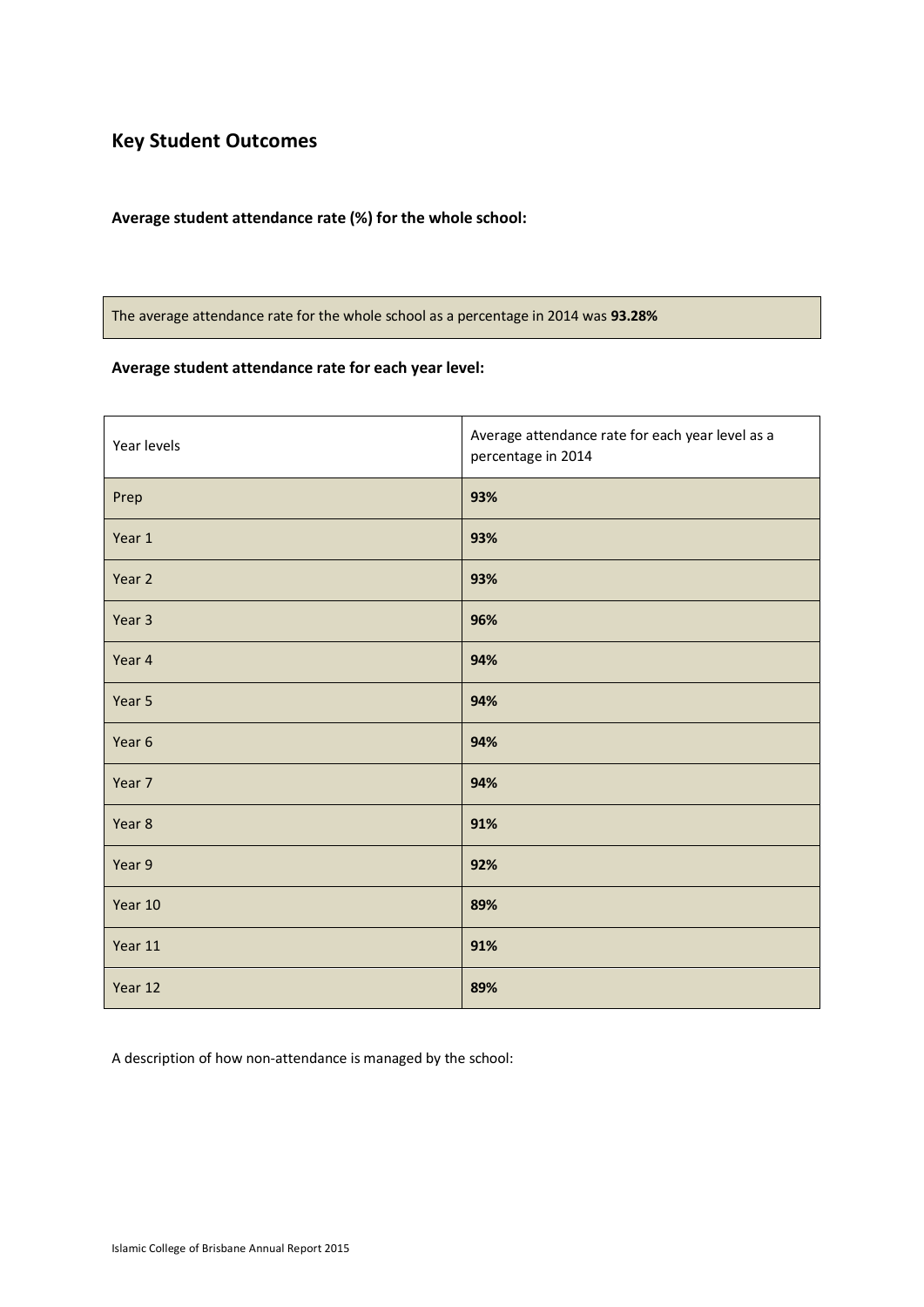Islamic College of Brisbane collects attendance data on a per period basis via Teacher Kiosk to ensure an improved standard of care for our students. This has been facilitated via a School Management System called Tassweb software. If the student is not present, parents are informed via an sms message and a request made for an absentee reason. In the case of no return from the parents then the system generates a letter which is posted to the parents.

# **NAPLAN results for Years 3, 5 and 7 and 9 in 2014**

#### **Privacy and Interpretation of Data**

For detailed reporting of NAPLAN outcomes please go to the **My School** website <http://www.myschool.edu.au/>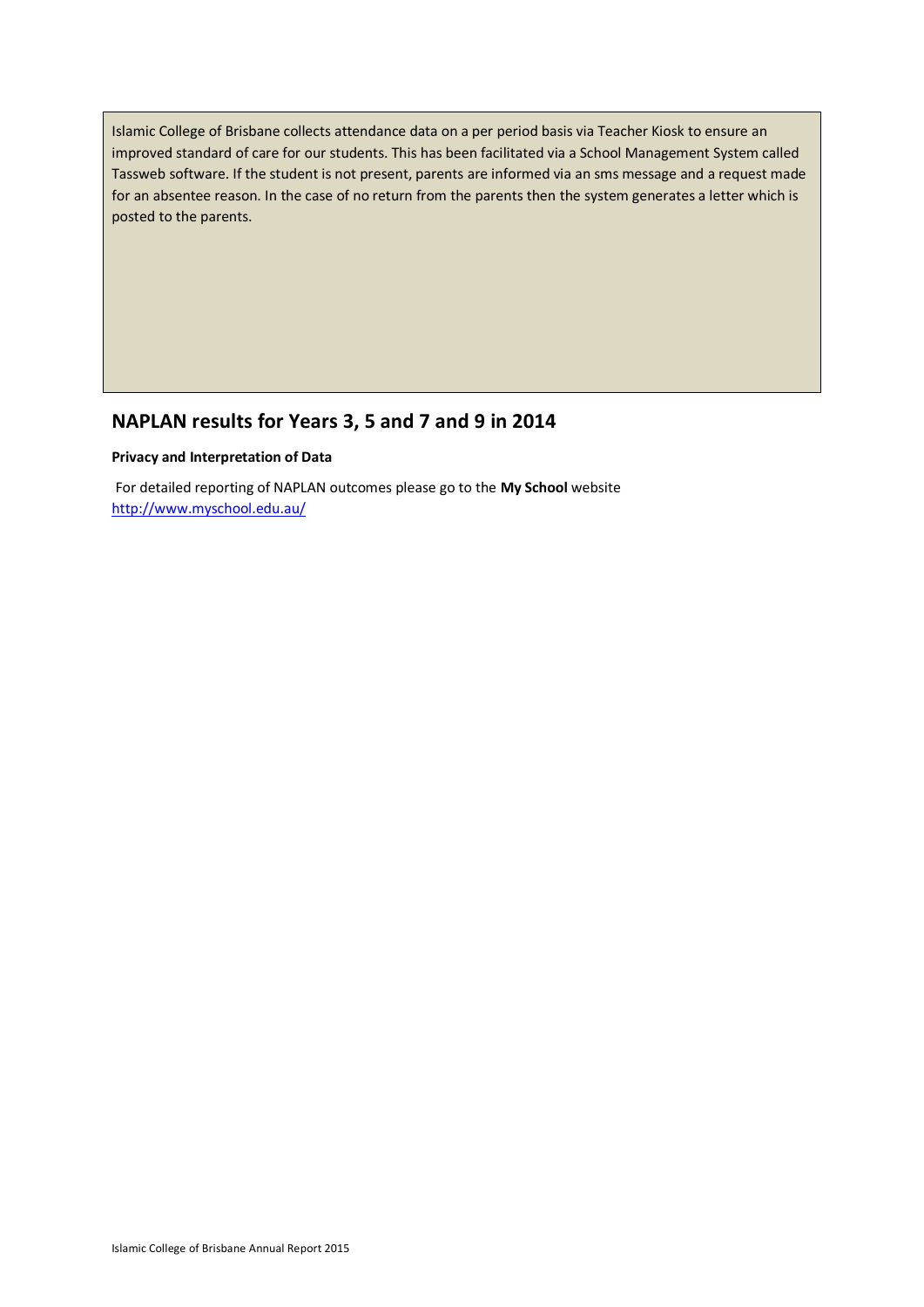# **Benchmark Data for Year**

| <b>Reading</b>                 |                        |                                 |                                            |
|--------------------------------|------------------------|---------------------------------|--------------------------------------------|
| Year                           | Average Score (School) | Average Score (National)        | % at or above National<br>minimum standard |
| Year 3 (2014)                  | 415                    | 418                             | close to                                   |
| Year 5 (2014)                  | 490                    | 501                             | close to                                   |
| Year 7 (2014)                  | 551                    | 546                             | above                                      |
| Year 9 (2014)                  | 581                    | 580                             | above                                      |
| <b>Writing</b>                 |                        |                                 |                                            |
| Year                           | Average Score (School) | Average Score (National)        | % at or above National<br>minimum standard |
| Year 3 (2014)                  | 436                    | 402                             | above                                      |
| Year 5 (2014)                  | 487                    | 468                             | above                                      |
| Year 7 (2014)                  | 551                    | 512                             | substantially above                        |
| Year 9 (2014)                  | 565                    | 550                             | close to                                   |
| <b>Spelling</b>                |                        |                                 |                                            |
| Year                           | Average Score (School) | Average Score (National)        | % at or above National<br>minimum standard |
| Year 3 (2014)                  | 458                    | 412                             | substantially above                        |
| Year 5 (2014)                  | 528                    | 498                             | above                                      |
| Year 7 (2014)                  | 575                    | 545                             | above                                      |
| Year 9 (2014)                  | 618                    | 582                             | above                                      |
| <b>Grammar and Punctuation</b> |                        |                                 |                                            |
| Year                           | Average Score (School) | <b>Average Score (National)</b> | % at or above National<br>minimum standard |
| Year 3 (2014)                  | 442                    | 426                             | above                                      |
| Year 5 (2014)                  | 532                    | 504                             | above                                      |
| Year 7 (2014)                  | 564                    | 543                             | above                                      |
| Year 9 (2014)                  | 599                    | 574                             | above                                      |
| <b>Numeracy</b>                |                        |                                 |                                            |
| Year                           | Average Score (School) | <b>Average Score (National)</b> | % at or above National<br>minimum standard |
| Year 3 (2014)                  | 411                    | 402                             | close to                                   |
| Year 5 (2014)                  | 495                    | 488                             | close to                                   |
| Year 7 (2014)                  | 568                    | 546                             | above                                      |
| Year 9 (2014)                  | 609                    | 588                             | above                                      |